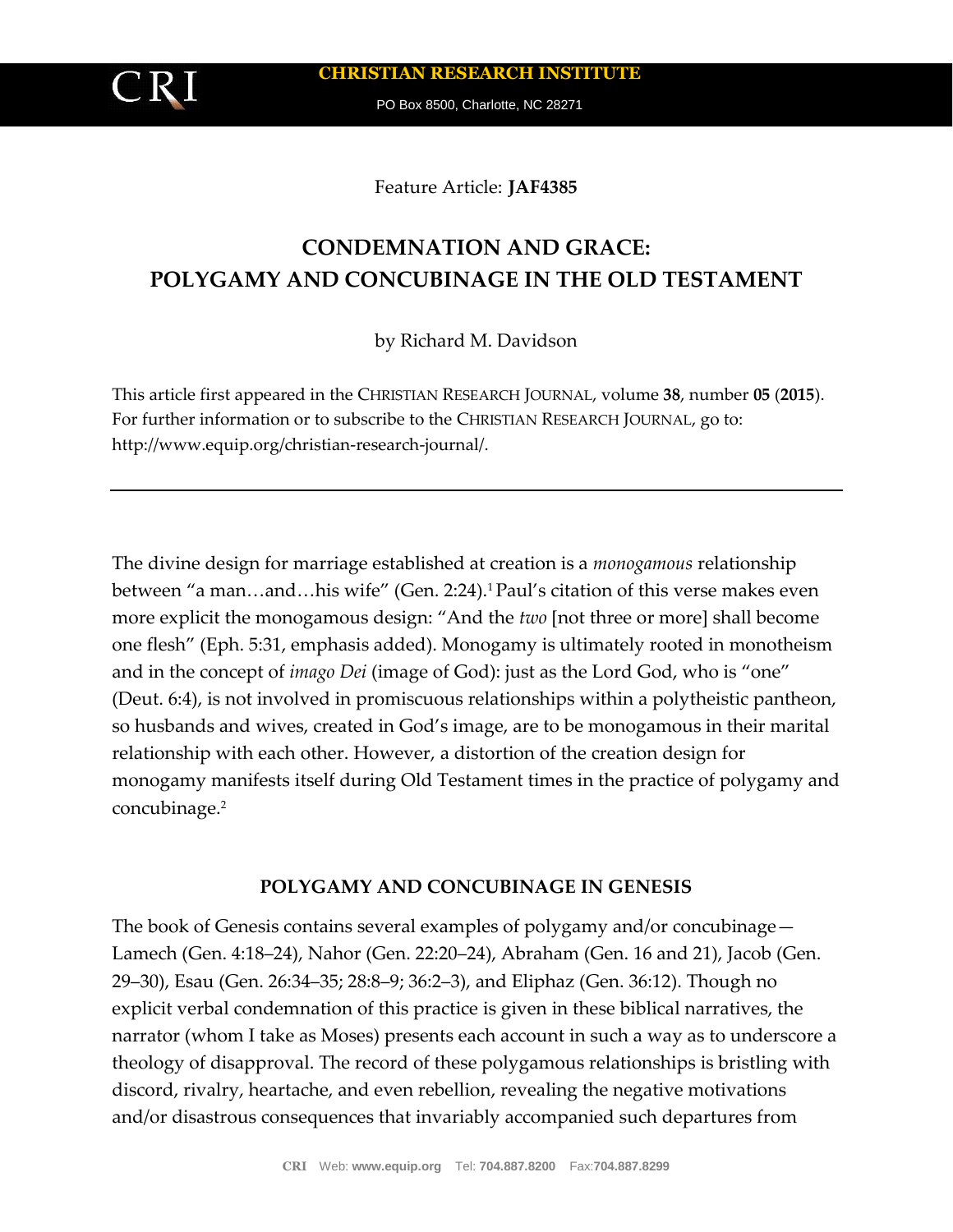God's Edenic standard.<sup>3</sup> The inspired narratives with their implicit theology of disapproval speak even louder, and more eloquently, than explicit condemnation.

With regard to Abraham's relationship with Hagar, although Hagar was humanly regarded as Abram's wife (Gen. 16:3), the narrator carefully records the contrast between human understanding and the divine perspective. Throughout the story, God regularly calls Sarah Abram's wife (e.g., Gen. 17:15, 19; 18:9–10) but refers to Hagar only as "Sarai's maid" (Gen. 16:8–9; cf. 21:12) and not as Abram's wife. Furthermore, by juxtaposing the account of Abraham's return to a monogamous status (Gen. 21) with the account of Abraham's test of faith on Mt. Moriah (Gen. 22), the narrator seems to suggest that it was after returning to faithfulness in his marital status that Abraham was prepared to pass the supreme test of loyalty to God.

With regard to the polygamy/concubinage of Jacob, in addition to the narrative bristling with details of the disastrous consequences of polygamy in Jacob's dysfunctional family, there are also hints in the text that after Jacob's wrestling with the Angel at the Jabbok River (Gen. 32:24–28), he returned to a monogamous state. Before the encounter at the Jabbok, the narrative repeatedly mentions Jacob's sexual relationship with all four wives/concubines, but after this event, the only conjugal relations mentioned are with his wife Rachel (Gen. 35:16–19). Whereas before Jacob's name (character) change at the Jabbok, he had called both Rachel and Leah "my wives" (Gen. 30:26; cf. 31:50), after the Jabbok experience, he called only Rachel "my wife" (Gen. 44:27). Most telling of all, in the genealogy of Genesis 46, the narrator mentions Leah, Zilpah, and Bilhah as women who "bore to Jacob" children, but only Rachel is classified as "Jacob's wife" (Gen. 46:15, 18, 19, 25). Thus the narrator seems to imply that after Jacob's conversion experience at the Jabbok, he continued to care for Leah, Zilpah, and Bilhah, but no longer considered them his wives and concubines, and returned to a monogamous relationship with the wife of his original intention, Rachel.

## **MOSAIC LEGISLATION**

According to some interpreters, several laws in the Pentateuch assume, allow for, and even approve of the practice of polygamy. But a careful analysis of these passages reveals that none of them supports polygamy or concubinage as the will of God.<sup>4</sup>

For example, Deuteronomy 17:16–17 does not give the king permission to have several wives, as some have claimed; rather the divine will in these verses is that the king have *no* multiplication of horses (i.e., no chariotry), *no* multiplication of wives (i.e., no harem), and no amassing of *excessive* wealth.<sup>5</sup>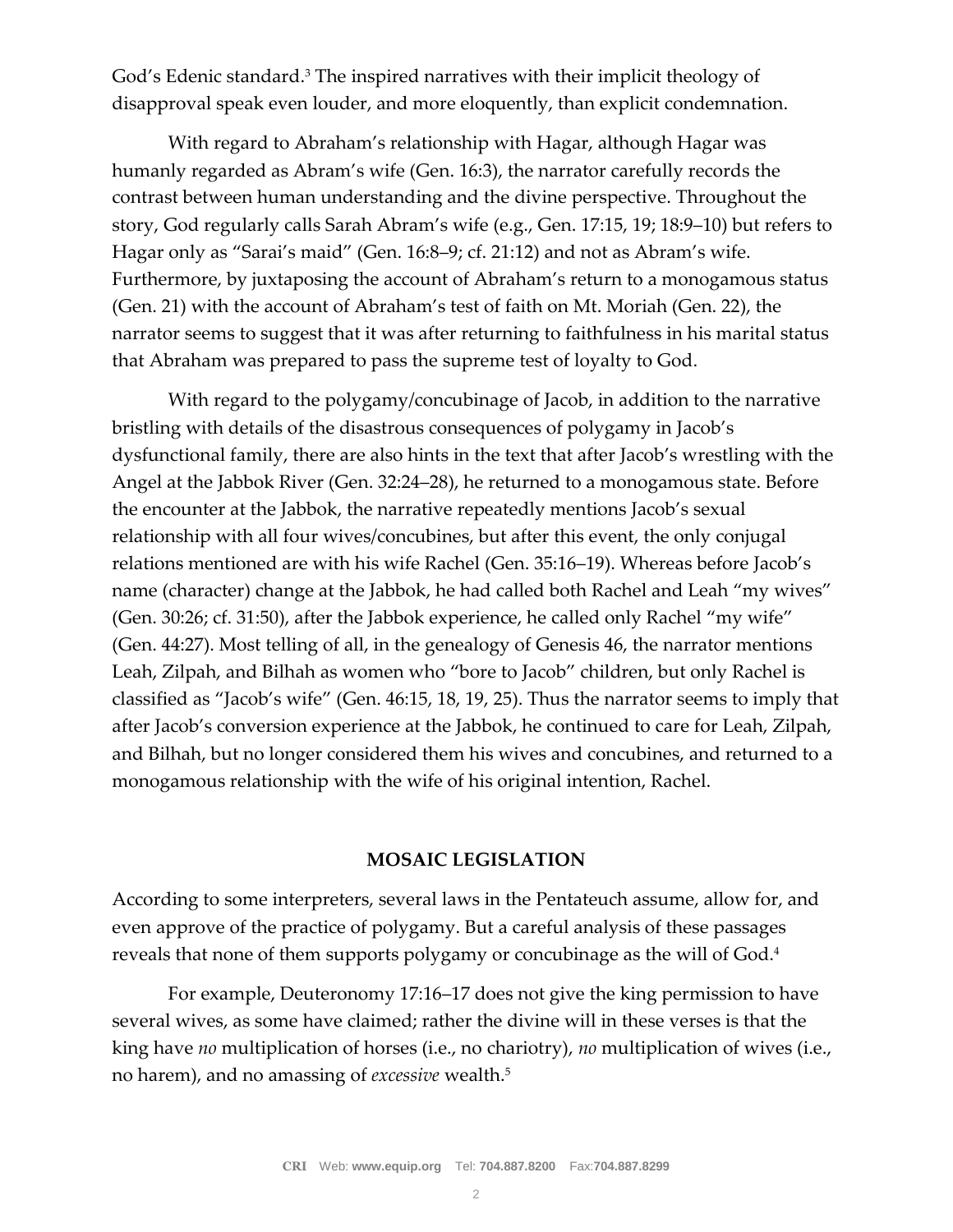The legislation most frequently cited as support for polygamy and concubinage in the Pentateuch is found in Leviticus 18:18. This passage is commonly translated as tacitly allowing for plural marriages. For example, the NASB reads, "You shall not marry a woman in addition to her sister [Heb. *'ishah 'el-'akhotah*, lit. 'a woman to her sister'] as a rival while she is alive, to uncover her nakedness." In this and most other modern versions, the phrase *'ishah 'el-'akhotah* ("a woman to her sister") is taken as referring to a literal (consanguine) sister. The implication of this reading is that although a certain incestuous polygamous relationship is forbidden (ie., marriage to two consanguine sisters while both are living, technically called sororal polygyny), polygamy in general is acceptable within the law.

However, the Hebrew phrase *'ishah 'el-'akhotah* ("a woman to her sister") in its eight occurrences elsewhere in the Hebrew Bible *always* is used idiomatically in the distributive sense of "one in addition to another," and *nowhere* refers to literal sisters.<sup>6</sup> Likewise, the masculine equivalent of this phrase, *'ish 'el-'akiw* ("a man to his brother"), appears twelve times in the Hebrew Bible, and is always used in a similar idiomatic manner with a distributive meaning of "one to another" or "to one another," and *nowhere* is it to be translated literally as "a man to his brother."<sup>7</sup> Consistent with usage elsewhere in Scripture, Leviticus 18:18 should be taken idiomatically and distributively as referring to "one [woman/wife] in addition to another [woman/wife]," and not to literal sisters.

Numerous other considerations related to this passage—involving semantic, syntactical, literary-structural, contextual, and theological evidence—lead me to join those scholars who conclude that this verse refers to any two women, not just to two consanguine sisters. In other words, this legislation prohibits *all* polygamy.<sup>8</sup> God's will here is revealed as opposing all polygamy/concubinage, even though there are no punishments mentioned for this practice during Old Testament times.<sup>9</sup> The prohibitions in Leviticus 18—including polygamy/concubinage in v. 18—are presented as universal moral law, applicable to all humanity (transcultural) for all time (transtemporal), upholding the order of creation.<sup>10</sup>

### **POLYGAMY AND CONCUBINAGE DURING THE PERIOD OF THE JUDGES**

The book of Judges contains several accounts of polygamy and/or concubinage. Judges 8:30 records the case of Gideon, who "had many wives." The context of this passage makes clear that Gideon's polygamy came in the setting of his apostasy later in life, in which he not only became polygamous but also idolatrous (vv. 24–28). Thus there is no divine approval for his polygamous relationships. Several other of the judges may have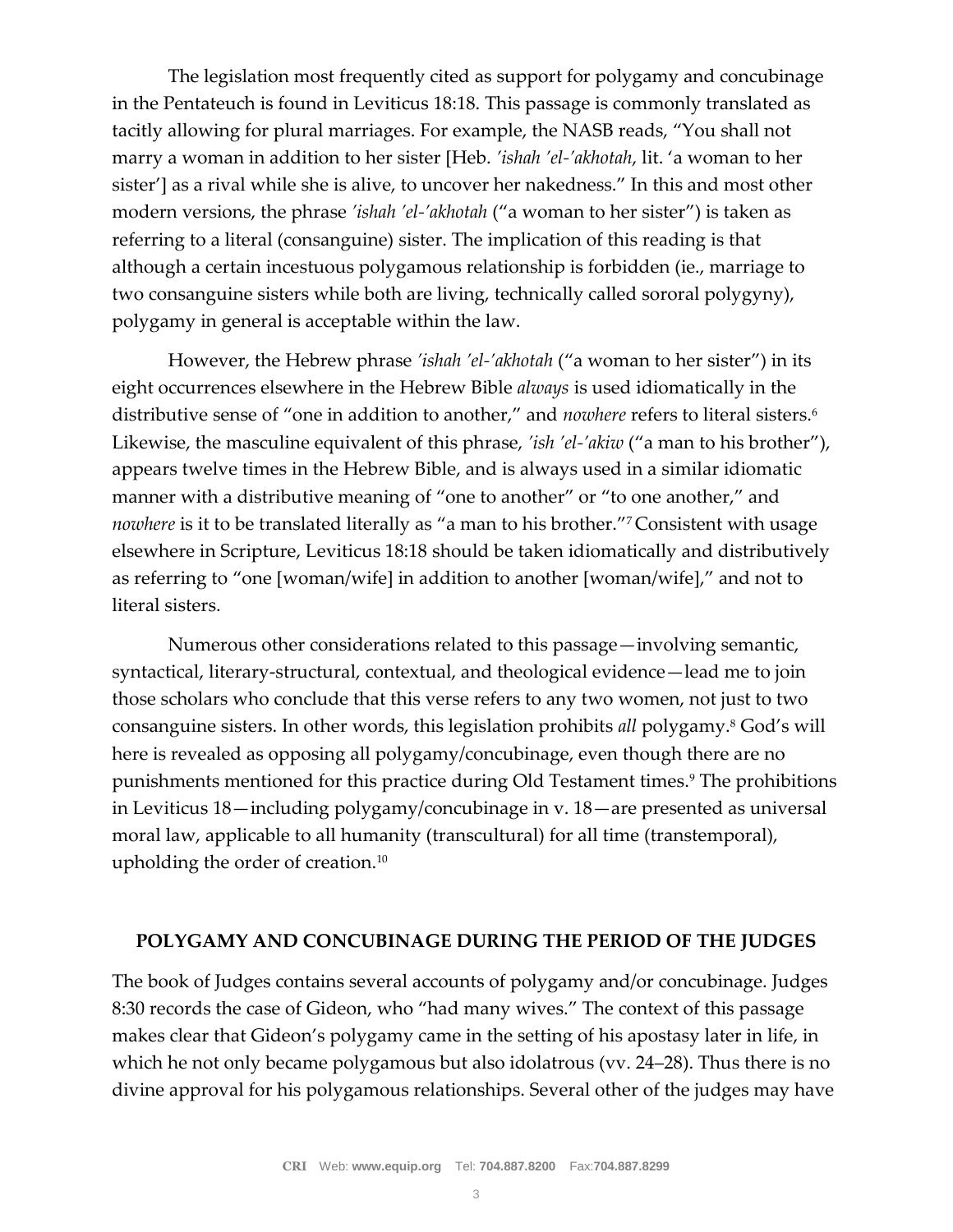been polygamous, due to their numerous offspring: Jair (Judges 10:3–4), Ibzan (Judges 12:8–9), and Abdon (Judges 12:13).

The concluding narrative block of Judges (chaps. 19–21), which includes the story of a Levite and his concubine (Judges 19), all too vividly portrays the explosive nature and destructive capacity of decadent sexuality. This material probably was placed at the end of the book to highlight the depths of degradation to which the people of Israel sank when "everyone did what was right in his own eyes" (Judges 21:25).

## **POLYGAMY AND CONCUBINAGE DURING ISRAEL'S MONARCHY**

The books of Samuel, Kings, and Chronicles also reveal a society that has strayed far from God's moral standard. Those who fell prey to the prevailing customs of bigamy, polygamy, or concubinage included even the pious ones, such as Elkanah (1 Sam. 1–2), and the political leaders of the united monarchy: Saul (1 Sam. 14:50; 2 Sam. 3:7), David (10 wives/concubines besides Bathsheba and Michal; 2 Sam. 5:13; 1 Chron. 3:1–9; 14:3), and Solomon (700 wives and 300 concubines; 1 Kings 3:1; 7:8; 11:1–7).

At least six of the twenty Judean kings of the divided monarchy are mentioned as having more than one wife: Rehoboam (2 Chron. 11:18–21), Abijah (14 wives; 2 Chron. 13:21), Jehoram (2 Chron. 21:14–17), Joash (2 Chron. 24:2–3),<sup>11</sup> Jehoiachin (2 Kings 24:15), and Zedekiah (Jer. 38:23). In the northern kingdom, only the polygamy of Ahab is recorded (1 Kings 20:3–7), although other kings may well have followed this practice. The genealogical records of Chronicles also mention several polygamists: Jerahmeel (1 Chron. 2:25–28), Caleb (1 Chron. 2:46–48), Ashhur (1 Chron. 4:5), Izrahiah and his four sons (1 Chron. 7:3–4), and Manasseh (1 Chron. 7:14).

The biblical narrators faithfully record the anguish and disharmony involved in having a "rival wife" (1 Sam. 1:6; see the account of Hannah's experience, esp. vv. 10– 11, 15) in disregard of the Leviticus 18:18 legislation, and the disastrous personal and national results of kings "multiplying wives" to themselves in blatant disobedience to the divine prohibition in Deuteronomy 17:17.

With regard to the life of David in particular, contrary to those who have suggested that God approved of David's polygamy and even called him "a man after His own heart" (1 Sam. 13:14) while he was in the polygamous state, Ron du Preez makes a strong biblical case for the conclusions that (1) this statement of divine approval did not apply to David while he was a polygamist; (2) the narrator reveals the negative divine assessment of David's polygamous relationships; (3) Nathan's message to David in 2 Samuel 12:7–8 does not indicate that God sanctioned and supported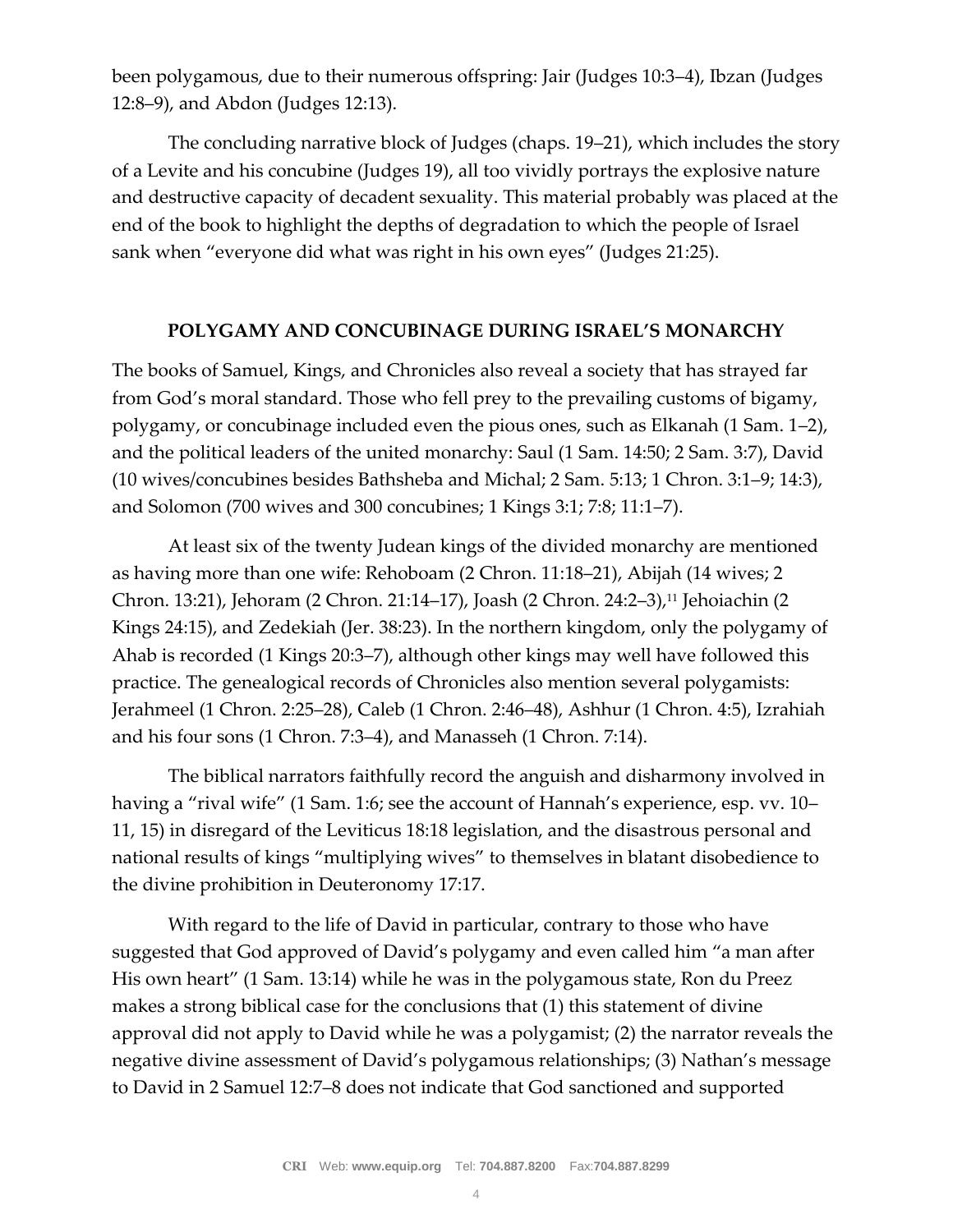David's practice of polygamy; and (4) toward the end of his life, David returned to a monogamous state (with Bathsheba; 2 Sam. 20:3; 1 Kings 1:1–4).<sup>12</sup>

During and after the Babylonian captivity, there is no Old Testament mention of plural marriage among God's people.

## **THE SUM OF THE MATTER**

In the Old Testament, there are some thirty-three reasonably clear historical cases of polygamy/concubinage out of approximately three thousand men mentioned in the Scriptural record. Most of these examples involved wealthy patriarchs or Israel's judges/monarchs. Within the narratives involving polygamy or concubinage, the divinely inspired writers invariably embed their tacit condemnation of these practices. Mosaic legislation never commands or condones plural marriages but rather prohibits polygamy/concubinage (Lev. 18:18) as part of universal moral law based on the creation order. Thus the Old Testament documents a departure from the Edenic model of sexuality in actual practice but affirms that this departure is not approved by God.

The Old Testament also reveals God's condescension in relating to His people, despite their polygamy/concubinage, recognizing the hardness of their hearts (as with divorce, Matt. 19:8), while at the same time expressing His disapproval for the practice, and ever prompting and empowering them to return to the Edenic/Mosaic standard of morality. The tenderness with which God cared for the victims in a polygamous situation is wonderfully displayed in His treatment of Hagar and Hannah. Striking evidence of God's forgiving and redeeming grace is that the twelve sons of Jacob, products of a marital relationship involving polygamy and concubinage, become the founders of the twelve tribes of Israel, God's covenant people, and their names will be written on the gates of the New Jerusalem (Rev. 21:12)!

**Richard M. Davidson** is professor of Old Testament interpretation at Andrews University Theological Seminary in Berrien Springs, Michigan. He has authored *Flame of Yahweh: Sexuality in the Old Testament* (Hendrickson, Baker, 2007) and numerous other publications related to sexuality in the Bible (see www.andrews.edu/~davidson).

#### **NOTES**

- 1 All Bible quotations are from the New King James Version unless otherwise noted.
- 2 In the Old Testament, the term for "concubine" (pilegesh) most frequently refers to a secondary or inferior wife, taken without a legal ceremony or any formalization by means of the dowry, who did